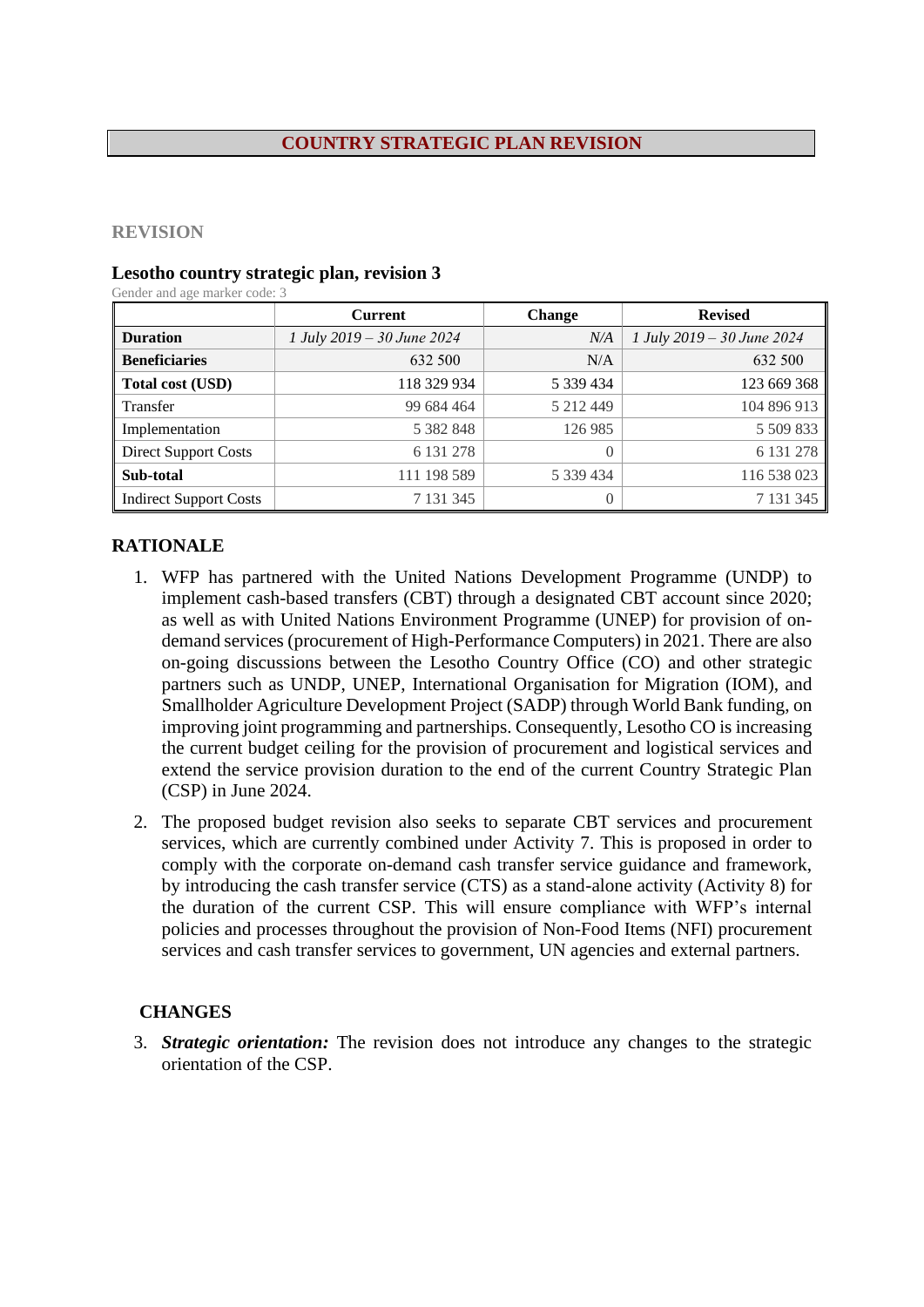## *Strategic outcomes*

#### *Transfer modalities:*

4. Transfer modalities used under this activity will depend on the programme design of external users of WFP's CBT services and on available delivery mechanisms/payment solutions. Currently, WFP offers CBT services through mobile money solutions and vouchers through the retailers' network. The Government`s social assistance programmes, NGOs such as World Vision, Catholic Relief Services, Lesotho Red Cross Society, and UN agencies are transitioning to a mobile money transfer mechanism, and as a result WFP will be able to provide support given its experience in cash transfer through mobile money.

# *Partnerships:*

- 5. WFP is working with financial service providers that have mobile money facilities for the provision of its CBT services, as well as with retailers for the administration of commodity vouchers in hard-to-reach areas where mobile money is not feasible due to connectivity challenges and unavailability of mobile money agents and merchants. Additionally, the CO is linking WFP contracted retailers with banks for provision of credit, and with suppliers and processors of commodities provided to WFP beneficiaries. WFP partners with the National University of Lesotho for the management of the feedback mechanism and for the undertaking of remote monitoring of WFP operations.
- 6. WFP has field offices in four districts with skilled personnel to enable smooth and efficient implementation of cash transfers whose related additional cost will be included in the agreed budget with the partners. WFP is part of a Cash Working Group that oversees the implementation of cash and commodity voucher and no additional budget is required for this group. The provision of cash transfer services and procurement services could serve as an entry point for WFP to leverage partners' assistance to promote joint programmes and thus contribute to WFP's strategic goals.

#### *Supply chain challenges:*

- 7. WFP through the Supply Chain (SC) and Communication Advocacy & Marketing (CAM) units will continue to market WFP's service provision hub to raise awareness of services under the hub. WFP will sign a memorandum of understandings (MOU) with relevant UN agencies, government ministries and private sector partners that request WFP services. In line with the signed MOU with UNEP, WFP will procure climate smart equipment for UNEP, using WFP procurement standards, policies and guidelines.
- 8. Supply Chain Unit aims to strengthen the local and national supply chain and markets by addressing some of the challenges and bottlenecks in the markets and value chain of certain commodities. Market Functionality Index (MFI) and Market Support Systems tools will be used to identify challenges, and in collaboration with other functional units, relevant government ministries and private sector, will address identified market inefficiencies. WFP will further engage a network of retailers or relevant FSPs as per the terms and conditions in the signed MOU depending on the partner's preferred transfer modality. WFP has built a strong network with retailers in seven out of ten geographic locations. Plan is to extend coverage in the remaining three locations for preparedness should there be need to provide support in those areas as well
- 9. Challenges that can be anticipated, especially due to the COVID-19 pandemic or any other disasters affecting movement through or closure of borders, will be the inability to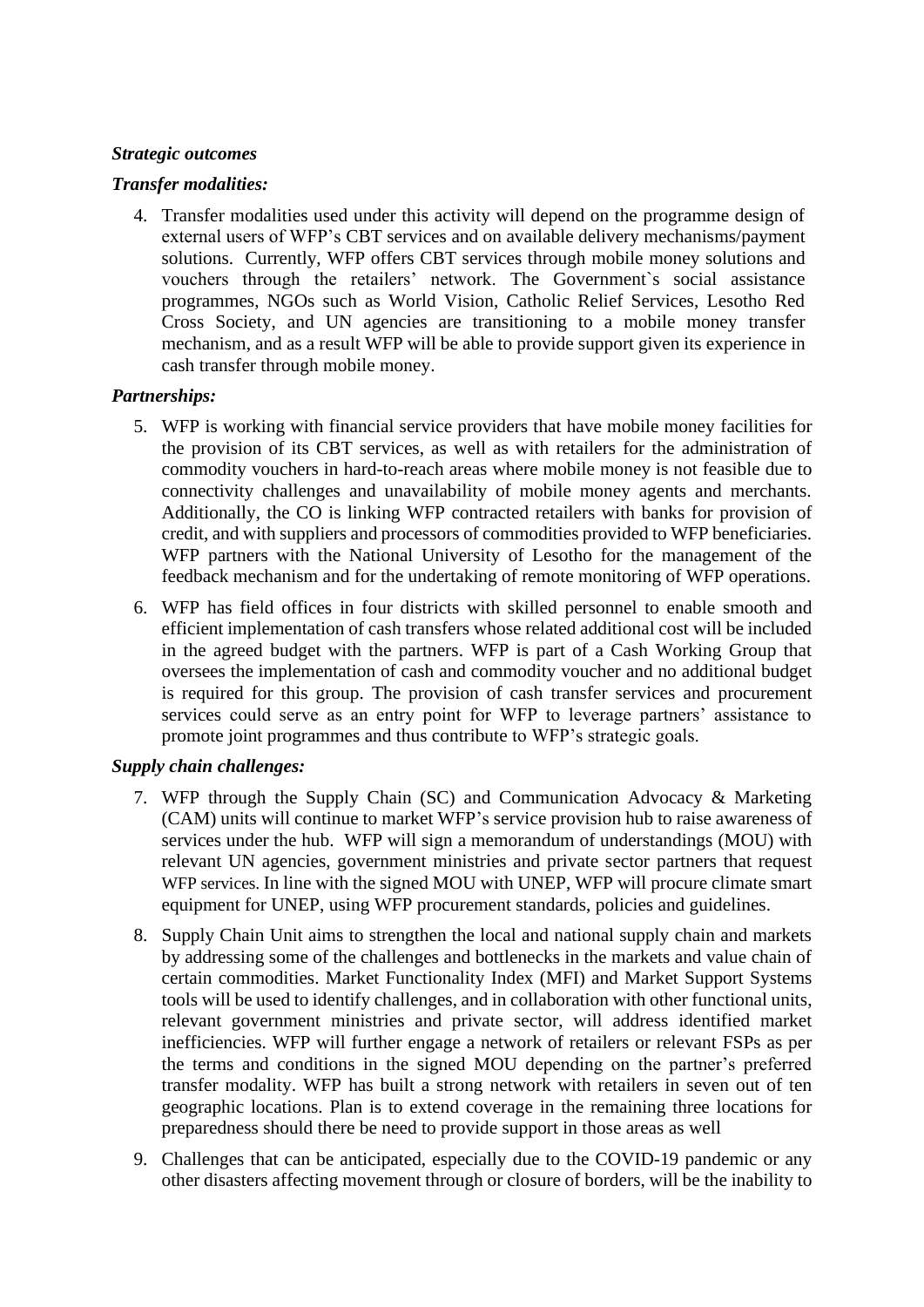timely source commodities and equipment. WFP will link retailers with wholesalers for ease of access. In addition, there are challenges associated with increased food prices that could adversely affect provision of the prescribed food basket by retailers, and the availability of commodities, whose demand (used by non-beneficiaries in large quantities) is high. To mitigate these challenges, price monitoring will be done monthly and adjustments will be made in the food basket in case of significant increase in food prices. In addition to this, WFP will engage with local millers to ensure regular supply to WFP operational areas and retailers will be encouraged to buy in bulk and as a group.

## *Service provision:*

10. The inclusion of these activities will enable WFP to provide supply chain expertise and services, as well as cash transfers services to government (such as social protection activities and others), partners and other UN agencies. WFP will provide these services in line with the terms and conditions in MOUs and standard operating procedures (SOP) governing implementation processes, to be signed with relevant government entities and other partners.

#### *M&E:*

11. Monitoring and evaluation arrangements related to the inclusion and extension of these on-demand service provisions will be determined and detailed in the MOU and SOP governing implementation processes, to be signed with relevant government entities and partners. WFP will conduct user satisfaction surveys to track the rate of user satisfaction through interviews with partners.

# *Risk Management:*

12. There is a potential operational risk for poor accountability, specifically a lack of follow through, ownership or delivery of objectives, activities, processes, or targets due to gaps in communication between units involved and shared responsibilities. The CO will ensure that unit meetings are held to discuss progress reports and M&E conducts user satisfaction surveys. The CO will regularly monitor the risks and implement the mitigation actions that have been identified in the risks register to ensure that the objectives of the CSP are achieved.

#### *Beneficiary analysis*

13. There are no changes to the beneficiary figures associated with this revision and all beneficiary figures remain the same as in the budget revision 2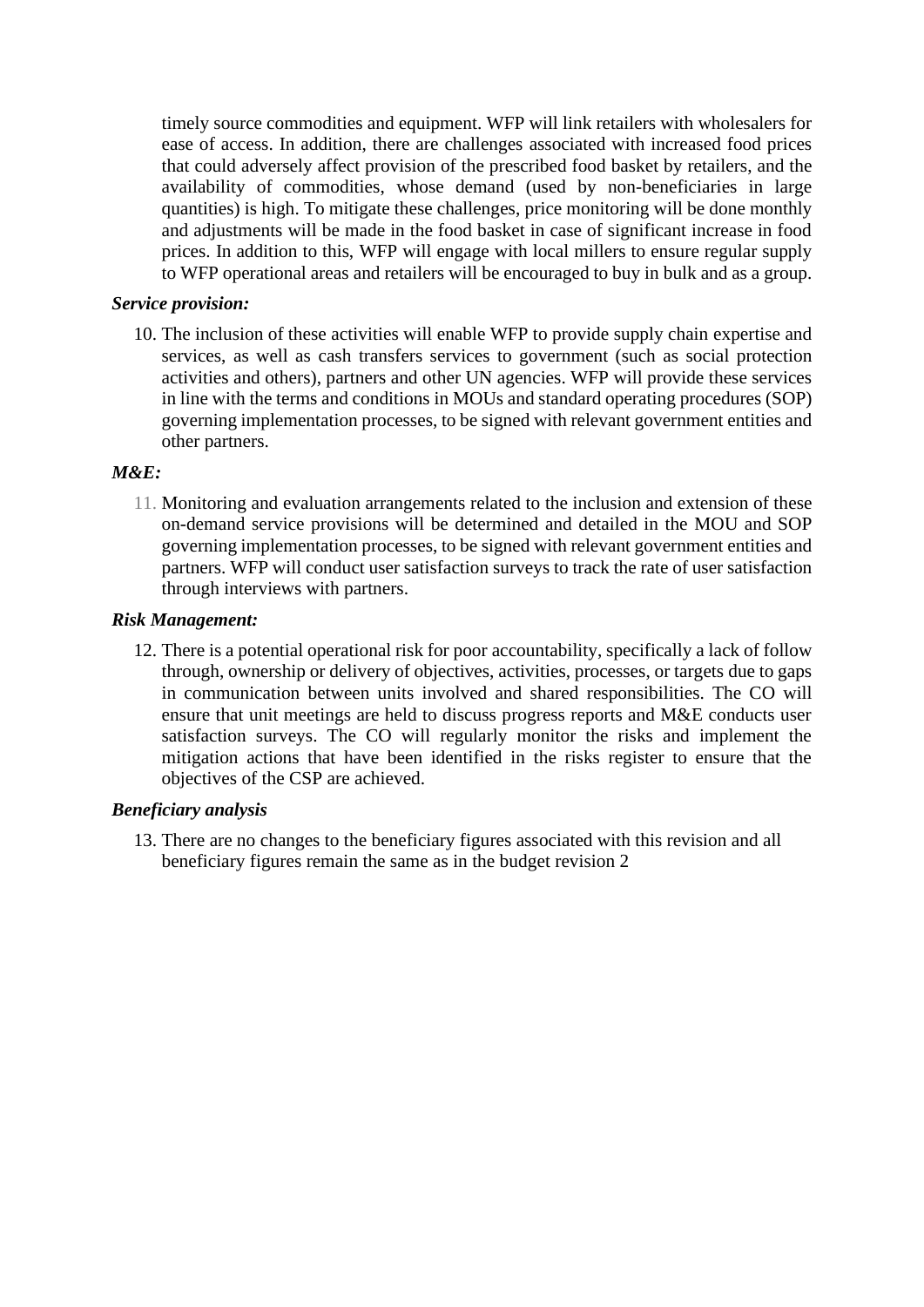| TABLE 1: DIRECT BENEFICIARIES BY STRATEGIC OUTCOME, ACTIVITY & MODALITY |                |                         |                          |                                                  |                          |                          |                          |  |
|-------------------------------------------------------------------------|----------------|-------------------------|--------------------------|--------------------------------------------------|--------------------------|--------------------------|--------------------------|--|
| Strategic                                                               | Activity       | Period                  | Women                    | Men                                              | Girls                    | <b>Boys</b>              | Total                    |  |
| Outcome                                                                 |                | $(18 + years)$          | $(18 + years)$           | $(0-17 \text{ years})$<br>$(0-17 \text{ years})$ |                          |                          |                          |  |
|                                                                         |                | Current                 | 74 000                   | 55 000                                           | 118 000                  | 36 000                   | 283,000                  |  |
| $\mathbf{1}$                                                            | $\mathbf{1}$   | Increase/decrease       | $\overline{\phantom{a}}$ | $\overline{\phantom{a}}$                         | $\overline{\phantom{a}}$ |                          | $\overline{\phantom{a}}$ |  |
|                                                                         |                | Revised                 |                          |                                                  |                          |                          |                          |  |
|                                                                         |                | Current                 | $\overline{\phantom{0}}$ | $\overline{\phantom{a}}$                         | 120 600                  | 119 400                  | $240,000$ <sup>1</sup>   |  |
|                                                                         | $\overline{2}$ | Increase/decrease       | $\overline{\phantom{0}}$ | $\overline{\phantom{a}}$                         | -                        |                          | $\overline{a}$           |  |
| $\overline{2}$                                                          |                | Revised                 | $\overline{\phantom{0}}$ | $\overline{a}$                                   | $\overline{\phantom{0}}$ |                          |                          |  |
|                                                                         |                | Current                 |                          |                                                  |                          |                          |                          |  |
|                                                                         | 3              | Increase/decrease       | -                        | -                                                | $\overline{\phantom{0}}$ |                          |                          |  |
|                                                                         |                | Revised                 |                          |                                                  |                          |                          |                          |  |
|                                                                         | $\overline{4}$ | Current                 | $\overline{\phantom{0}}$ | $\overline{\phantom{0}}$                         | $\overline{\phantom{0}}$ | $\overline{a}$           | $\qquad \qquad -$        |  |
| 3                                                                       |                | Increase/decrease       | $\overline{\phantom{0}}$ | $\overline{\phantom{0}}$                         | $\overline{\phantom{0}}$ |                          | $\overline{\phantom{0}}$ |  |
|                                                                         |                | Revised                 | $\overline{\phantom{0}}$ | $\overline{\phantom{0}}$                         | $\overline{\phantom{0}}$ |                          | $\overline{\phantom{0}}$ |  |
|                                                                         |                | Current                 | 85 500                   | 57 000                                           | $\overline{\phantom{a}}$ | $\qquad \qquad -$        | 142 500                  |  |
|                                                                         | 5              | Increase/decrease       | $\overline{a}$           |                                                  |                          |                          |                          |  |
| $\overline{4}$                                                          |                | Revised                 | $\overline{\phantom{0}}$ | $\overline{\phantom{0}}$                         | $\overline{\phantom{0}}$ | $\overline{\phantom{0}}$ | $\qquad \qquad -$        |  |
|                                                                         | 6              | Current                 | $\overline{a}$           | $\overline{a}$                                   | $\overline{\phantom{0}}$ |                          |                          |  |
|                                                                         |                | Increase/decrease       |                          |                                                  |                          |                          |                          |  |
|                                                                         |                | Revised                 | $\overline{\phantom{0}}$ | $\overline{\phantom{0}}$                         | $\overline{\phantom{a}}$ |                          | $\overline{\phantom{0}}$ |  |
| 5                                                                       | $\tau$         | Current                 | $\overline{\phantom{0}}$ | $\overline{\phantom{0}}$                         | $\overline{a}$           |                          | $\overline{\phantom{0}}$ |  |
|                                                                         |                | $\rm Increase/decrease$ |                          |                                                  |                          |                          |                          |  |
|                                                                         |                | Revised                 | $\overline{\phantom{a}}$ | $-$                                              | $\overline{\phantom{a}}$ | $\overline{\phantom{a}}$ | $\overline{\phantom{a}}$ |  |
| <b>TOTAL</b>                                                            |                | Current                 | 101 200                  | 82 2 2 5                                         | 225 803                  | 223 273                  | 632 500                  |  |
| (without                                                                |                | Increase/decrease       | $\overline{\phantom{a}}$ | $\overline{\phantom{a}}$                         | $\overline{\phantom{a}}$ | $\blacksquare$           | $\blacksquare$           |  |
| overlap)                                                                |                | Revised                 | 101 200                  | 82 225                                           | 225 803                  | 223 273                  | 632 500                  |  |

# *Transfers*

14. The cash transfer ration will be determined by the requesting partners and all related terms and conditions will be detailed in the MOU and SOP governing the implementation processes, to be signed with relevant government entities and partners. All other food ration and CBT figures remain the same as budget revision 2.

<sup>&</sup>lt;sup>1</sup> The highest to be reached is 240,000 consisting of 180,000 primary school children and 60,000 ECCD, and this figure will decline each year as per handover/transition plan.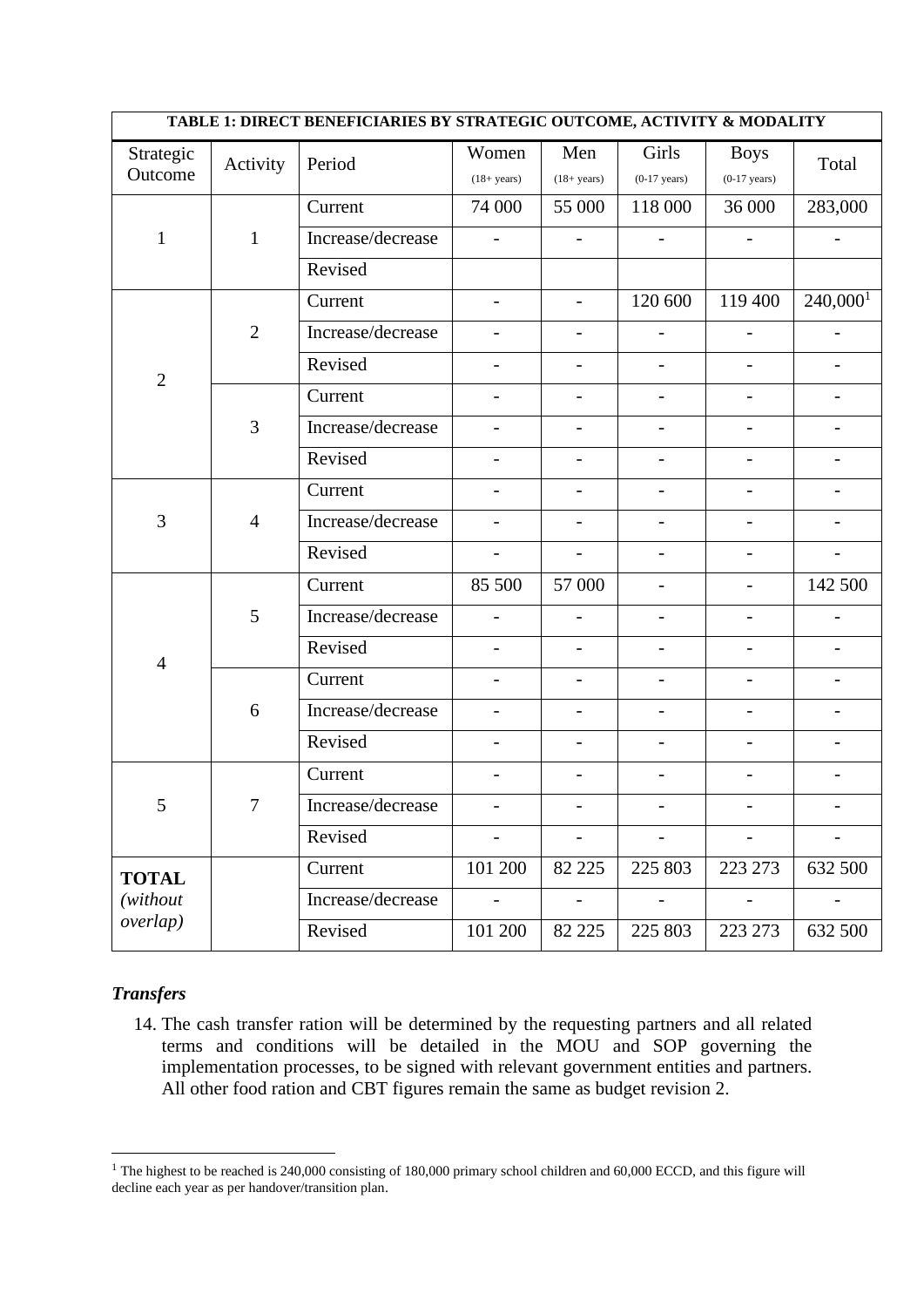| TABLE 2: FOOD RATION (g/person/day) <sup>2</sup> or CASH-BASED TRANSFER VALUE (USD/person/day) |                                                   |                              |       |                                            |                                               |                                                           |  |  |
|------------------------------------------------------------------------------------------------|---------------------------------------------------|------------------------------|-------|--------------------------------------------|-----------------------------------------------|-----------------------------------------------------------|--|--|
| BY STRATEGIC OUTCOME AND ACTIVITY                                                              |                                                   |                              |       |                                            |                                               |                                                           |  |  |
|                                                                                                | <b>Strategic outcome 1</b>                        |                              |       |                                            | <b>Strategic outcome 2</b>                    | <b>Strategic outcome 4</b>                                |  |  |
|                                                                                                | Activity 1                                        |                              |       |                                            | Activity 2                                    | Activity 5                                                |  |  |
| <b>Beneficiary type</b>                                                                        | Vulnerable<br>population<br>affected by<br>crises | Children<br>under 5<br>years | PLW/G | School<br>Feeding:<br>Pre-School<br>(ECCD) | School Feeding:<br>Primary School<br>Children | Food Assistance for Asset<br><b>Creation Participants</b> |  |  |
| <b>Modality</b>                                                                                | Food/cash                                         | Food                         | Food  | Food                                       | Food                                          | Cash                                                      |  |  |
| Cereals                                                                                        | 200                                               |                              |       |                                            | 150                                           |                                                           |  |  |
| Pulses                                                                                         | 60                                                |                              |       |                                            | 30                                            |                                                           |  |  |
| Oil                                                                                            | 20                                                |                              |       |                                            | 10                                            |                                                           |  |  |
| Salt                                                                                           |                                                   |                              |       |                                            | 3                                             |                                                           |  |  |
| Sugar                                                                                          |                                                   |                              |       |                                            | 10                                            |                                                           |  |  |
| Super cereal                                                                                   |                                                   |                              | 250   |                                            |                                               |                                                           |  |  |
| Super cereal Plus                                                                              |                                                   | 200                          |       | 60                                         |                                               |                                                           |  |  |
| Micronutrient powder                                                                           |                                                   |                              |       |                                            |                                               |                                                           |  |  |
| total kcal/day                                                                                 | 1113                                              | 787                          | 939   | 893                                        | 778                                           |                                                           |  |  |
| % kcal from protein                                                                            | 11                                                | 17                           | 16    | 12                                         | 10                                            |                                                           |  |  |
| cash (US\$/person/day)                                                                         | 0.37                                              |                              |       |                                            |                                               | 0.52                                                      |  |  |
| Number of feeding days<br>per year                                                             | 270                                               | 270                          | 270   | 180                                        | 180                                           | 360                                                       |  |  |

# **3. COST BREAKDOWN**

15. The budget increase supports the extension of Activity 7 to align it to the current CSP duration, as well as introducing Activity 8 for cash transfer service (CTS) for the duration of the current CSP. Both activities are under Strategic Outcome 5 (SO 5) for on-demand service provision.

| TABLE 4: COST BREAKDOWN OF THE REVISION ONLY (USD) |                                                                 |                                                                 |                                                                             |                                                                 |                                                                   |              |  |
|----------------------------------------------------|-----------------------------------------------------------------|-----------------------------------------------------------------|-----------------------------------------------------------------------------|-----------------------------------------------------------------|-------------------------------------------------------------------|--------------|--|
| Strategic outcome                                  | <b>Strategic</b><br>Result 1/<br><b>SDG</b> Target<br>2.1<br>01 | <b>Strategic</b><br>Result 1/<br><b>SDG</b> Target<br>2.1<br>02 | <b>Strategic</b><br>Result 2/<br><b>SDG</b> Target<br>2.2<br>0 <sub>3</sub> | <b>Strategic</b><br>Result 4/<br><b>SDG</b> Target<br>2.4<br>04 | <b>Strategic</b><br>Result 8/<br><b>SDG</b> Target<br>17.16<br>05 | <b>TOTAL</b> |  |
| <b>Focus Area</b>                                  | <b>Crisis</b><br><b>Response</b>                                | <b>Root Causes</b>                                              | <b>Root Causes</b>                                                          | <b>Resilience</b><br><b>Building</b>                            | <b>Resilience</b><br><b>Building</b>                              |              |  |
| <b>Transfer</b>                                    | $\theta$                                                        | $\theta$                                                        | $\Omega$                                                                    | $\Omega$                                                        | 5 212 449                                                         | 5 212 449    |  |
| Implementation                                     | $\theta$                                                        | $\theta$                                                        | $\Omega$                                                                    | $\Omega$                                                        | 126 985                                                           | 126 985      |  |
| Direct support costs                               |                                                                 |                                                                 |                                                                             |                                                                 |                                                                   |              |  |
| <b>Subtotal</b>                                    |                                                                 |                                                                 |                                                                             |                                                                 |                                                                   | 5 339 434    |  |
| Indirect support costs                             |                                                                 |                                                                 |                                                                             |                                                                 |                                                                   | $\mathbf{0}$ |  |
| <b>TOTAL</b>                                       |                                                                 |                                                                 |                                                                             |                                                                 |                                                                   | 5 339 434    |  |